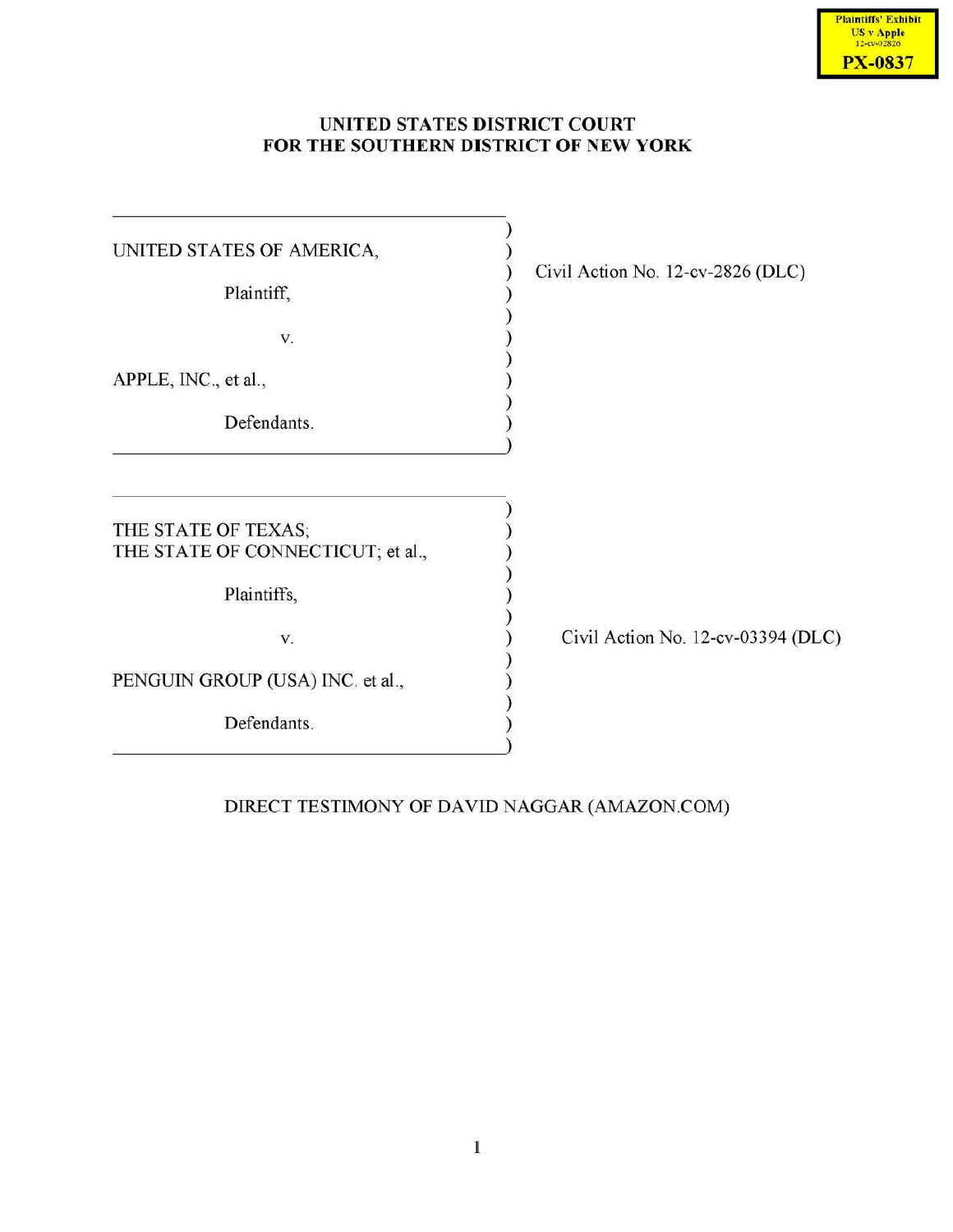1. My name is David Naggar. I am employed by Amazon.com ("Amazon") as Vice President of Kindle Content.

### **Background, Current Position**

2. I have a Bachelor of Science degree from Cornell University, and an MBA from Stern NYU.

3. Immediately prior to joining Amazon at the end of April 2009, I ran a self-serve media platform called iAmplify. Before that I had spent 16 years with Bertelsmann, starting with positions in the CEO's office and finance at Bantam Doubleday Dell Publishing in New York from 1991 to 1994. I then worked for Bertelsmann's Book Club in France for three years, returning to the U.S. in 1998. This was just at the time when Bertelsmann acquired Random House and put it together with Bantam Doubleday Dell to create the Random House that exists today; I worked there in various roles until 2007, including running Random House's US sales force and, at the time I left, President of one of Random House's publishing divisions (a division that included audiobooks, Fodor's Travel, Princeton Review Publishing, and Random House Reference, among other groups).

4. My team at Amazon is responsible for relationships, both technical and business, with publishers around the world. We negotiate contracts with publishers who provide content for Kindle and manage the relationship post-contract signing. I currently report to Russ Grandinetti, VP Kindle.

## **Joining Amazon**

5. When Amazon first started recruiting me late in 2008, there were no Kindle apps, it was just the device

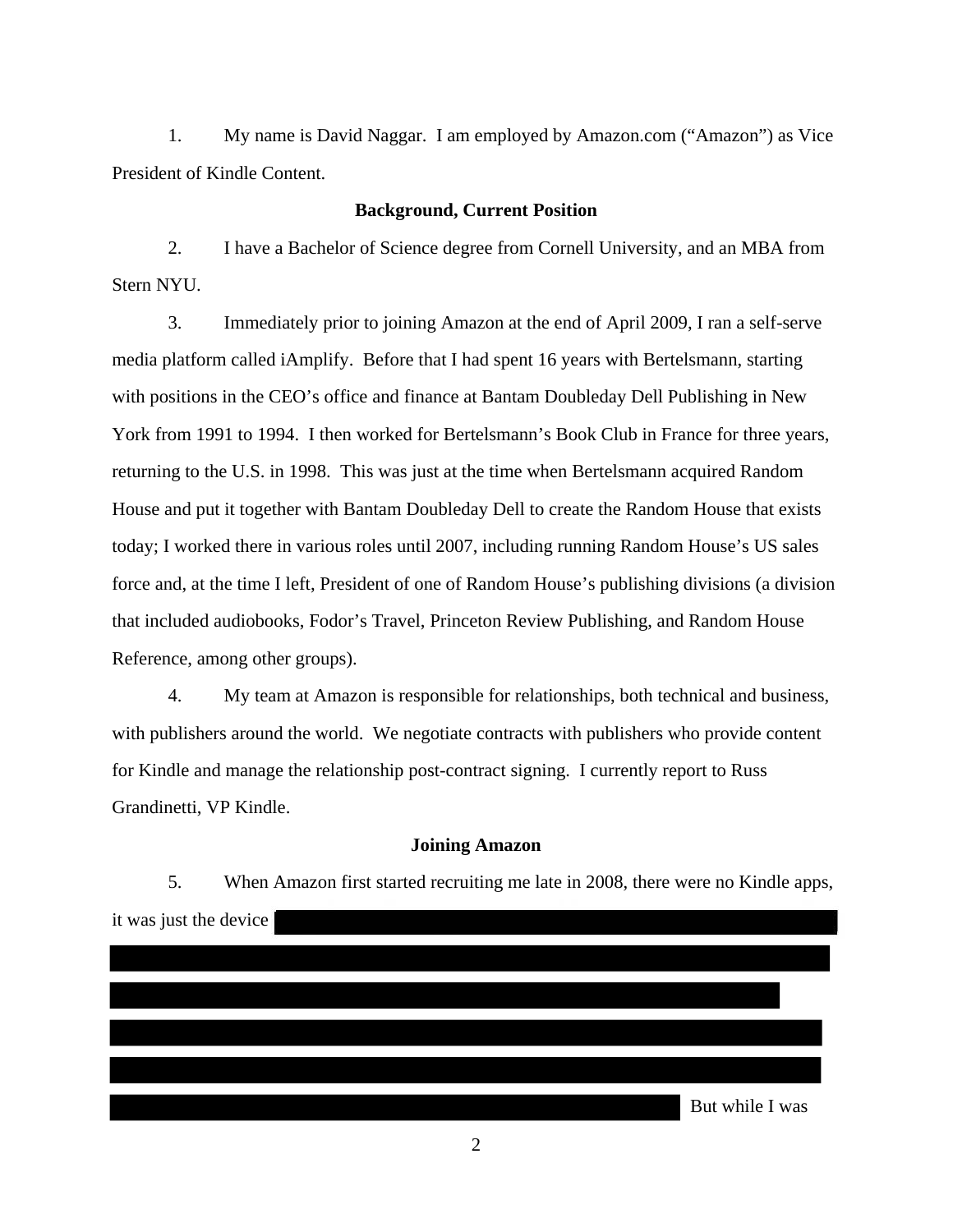trying to decide about this offer, Amazon announced Kindle for iPhone. I called my contact at the company and asked if I could assume that this wasn't an isolated announcement. He couldn't give me details, but he assured me it was not, and that's when I accepted the job.

6. This commitment to apps meant customers would be able to read their Kindle books even if they chose not to buy a Kindle device, and that Amazon's focus was, and would continue to be, on selling content regardless of the customer's hardware choice. That has proven true over my four years at the company – we work hard to make a great device customers will love, but at the same time, we believe that when it comes to building an ebook library, the customer should never have to worry about their hardware choices – if they choose not to buy one of our devices, they should still have full access to their library and the Kindle ecosystem. No matter what device you're using on any given day, we want your Kindle library to follow you everywhere. Other Kindle apps followed that iPhone app very quickly, and in fact, on the day the iPad first went on sale, our Kindle app for iPad was in that app store and ready to roll.

#### **Amazon's Ebook Pricing**

7. I heard publishers and agents complain about our practice of pricing most *New York Times* bestsellers at \$9.99 from the time I started working at Amazon. In an effort to understand why they were so upset, I tried to clarify the perceived problem. The issue was clearly not the amount we paid to the publishers, because the publishers and their authors were paid based on the publisher's list price, regardless of Amazon's consumer price. They all agreed that a \$9.99 price on an ebook whose print equivalent was a \$12.99 trade paperback wasn't an issue; it was the \$9.99 price on ebooks where the print version was a hardcover that was creating the agitation.

8. So I dug into the facts and met and spoke with major publishers (including HarperCollins, Simon & Schuster, Hachette, Penguin and Random House) over the summer of 2009 to explain. (AMZN-MDL-0160989 – 991; AMZN-MDL-0160726 – 727; AMZN-MDL-0160728; AMZN-MDL-0160724 – 725) I reminded them that until late 2008 – early 2009, many \$9.99 new release ebooks were essentially being sold at cost, not at a loss. Most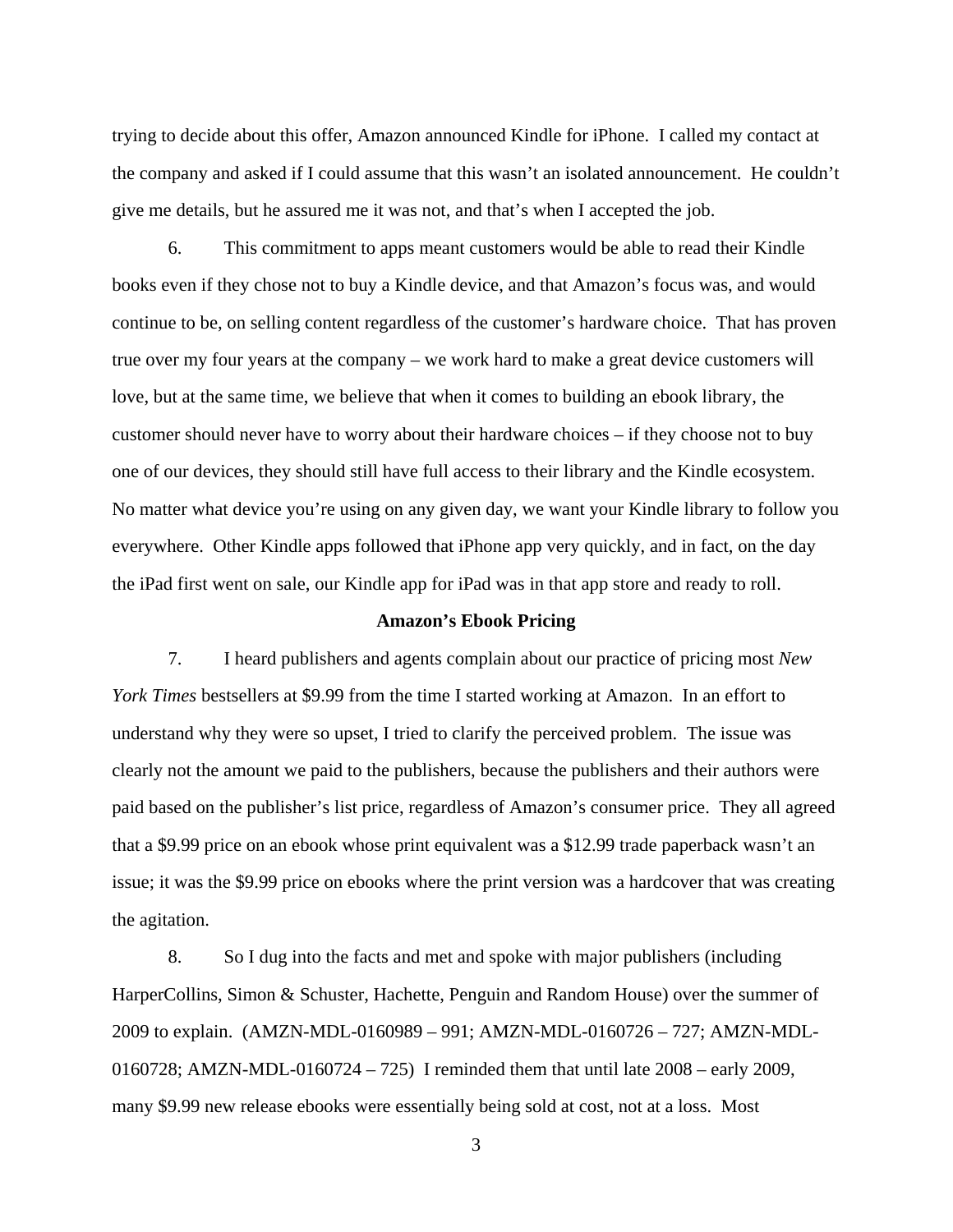publishers' standard list price for digital was 20% less than the list price for print, which seems a rational position given the cost savings of digital versus print. This meant that for a \$25 hardcover (a common price point for print hardcovers at that time), the digital list price would have been \$20. With a 50% discount to the retailer (also common), we were paying the publishers \$10 and selling to the consumer at \$9.99.

9. Then, after all the biggest publishers raised their digital list prices to be the same as the print list prices (which makes no sense in any rational world given the savings on manufacturing, distribution, etc. of publishing digitally), the \$9.99 consumer price did represent a discount of more than 50% off the digital list price for some titles. But what I found – and explained in detail to the publishers – was that the deep discounting they were so upset about was happening on a small percentage of titles. This is a classic loss-leading strategy, which is common in the books business. I explained that the deeply-discounted books accounted for around 3% of the titles in the catalogue and somewhere between 15 and 20% of ebook revenue, so the other 80-85% of ebook revenue was at positive margins. And though Amazon had grown its Kindle business quickly since 2007, ebooks were still a very, very small part –

– of the publishers' business. As I demonstrated to them, the \$9.99 ebooks they were upset about were a small part of that segment.

10. I also pointed out that

actually buys that hardcover book for the \$25 list price set by the publisher. I know, as the former head of sales at Random House, that on a big bestseller in print, over 50% of sales can come from the big price clubs, like Costco, Target, or Wal-Mart. They're selling that \$25 listprice book for \$13 or \$14. The publishing industry had been doing that for decades,

almost no one

 The appropriate comparison is between a \$9.99 ebook and a \$13 hardcover, because Amazon was doing that deep ebook discounting only on the head of the list, and those hardcovers were also available at the deep discounted retailers for \$13. When you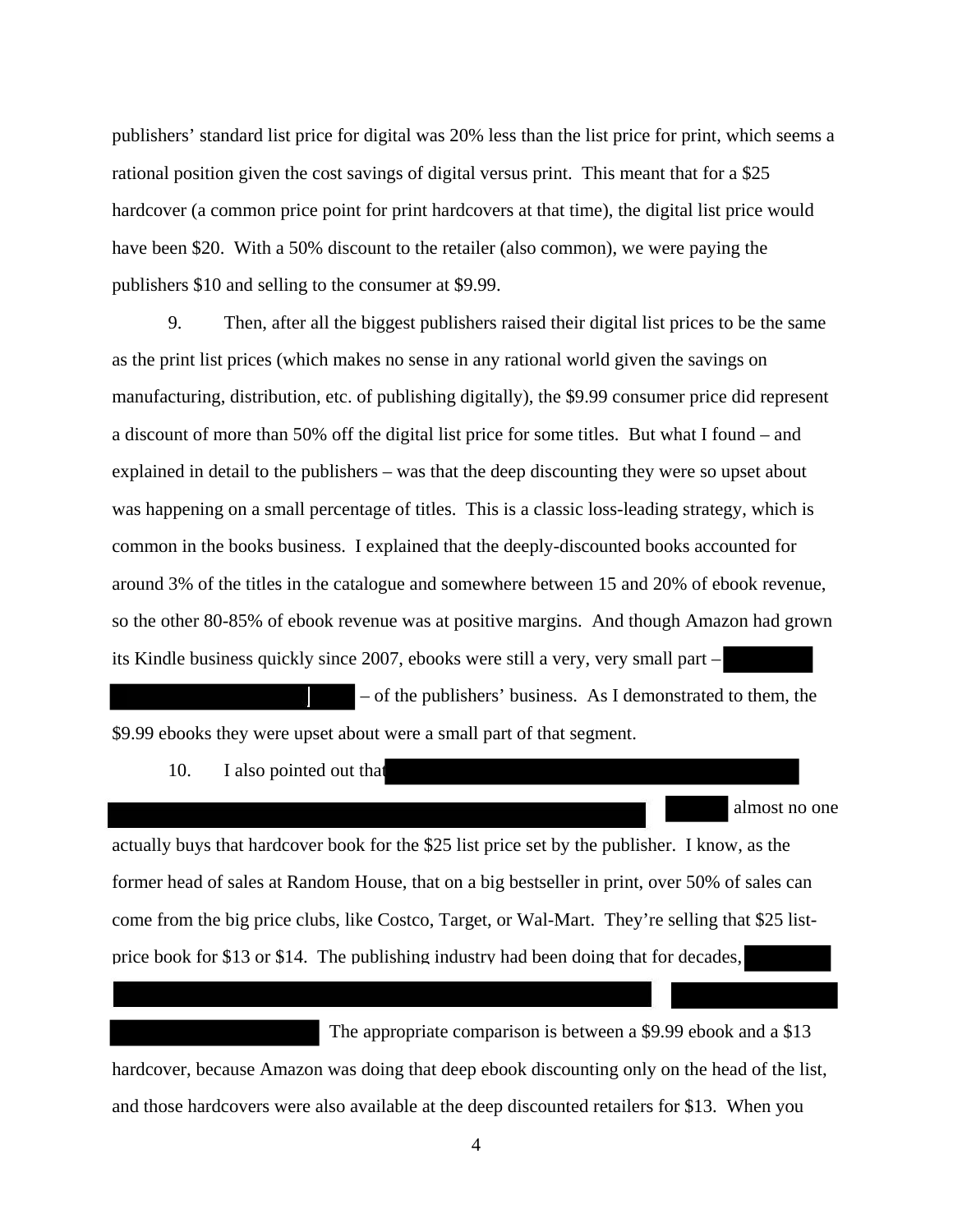compare \$13 for a print book to \$10 for something that's not manufactured or shipped or handled or stored, it felt like very rational pricing.

11. I also explained to the publishers that Amazon's pricing strategy was highly sustainable and, quite frankly, no different than the Amazon print book pricing model publishers had been very happy with for 15 years; that model, which has always included some loss leaders, was and is sustainable

12. Again, the ebook loss leaders represented a very small percentage of sales. And one of the great things about attractive pricing on front list titles is that it often prompts customers to make immediate purchases from the backlist. The practical reality is this: you're lying in bed and it's 11 o'clock and you've just finished a book that you loved and you're not ready to go to sleep, you want to read some more. Given that you're holding a bookstore in your hand with a Kindle, you're likely to buy another book by that author, which generally means a backlist title where the deep discounting was not in effect. Amazon's print business has always been more backlist-driven than other retailers just because it's all there, all the time – there are no shelf-space issues, and it's easy to find other books by an author you just read. The immediacy of availability with the Kindle makes digital even more backlist-driven than print. And the backlist, publishers have said from time immemorial, is the most profitable part of their business, as it is for us.

13. When I looked at this picture in 2009 after joining Amazon, I could not understand what was so bad about the way the business was going. I spent three months meeting with publishers and explaining it to them, but I pretty much ran into brick walls.

# **Publishers' Efforts to Force Amazon to Raise its Prices**

14. Before I got to Amazon, most major publishers had raised their standard digital list price to equal the print list price. In some cases, the digital list price exceeded the print list price.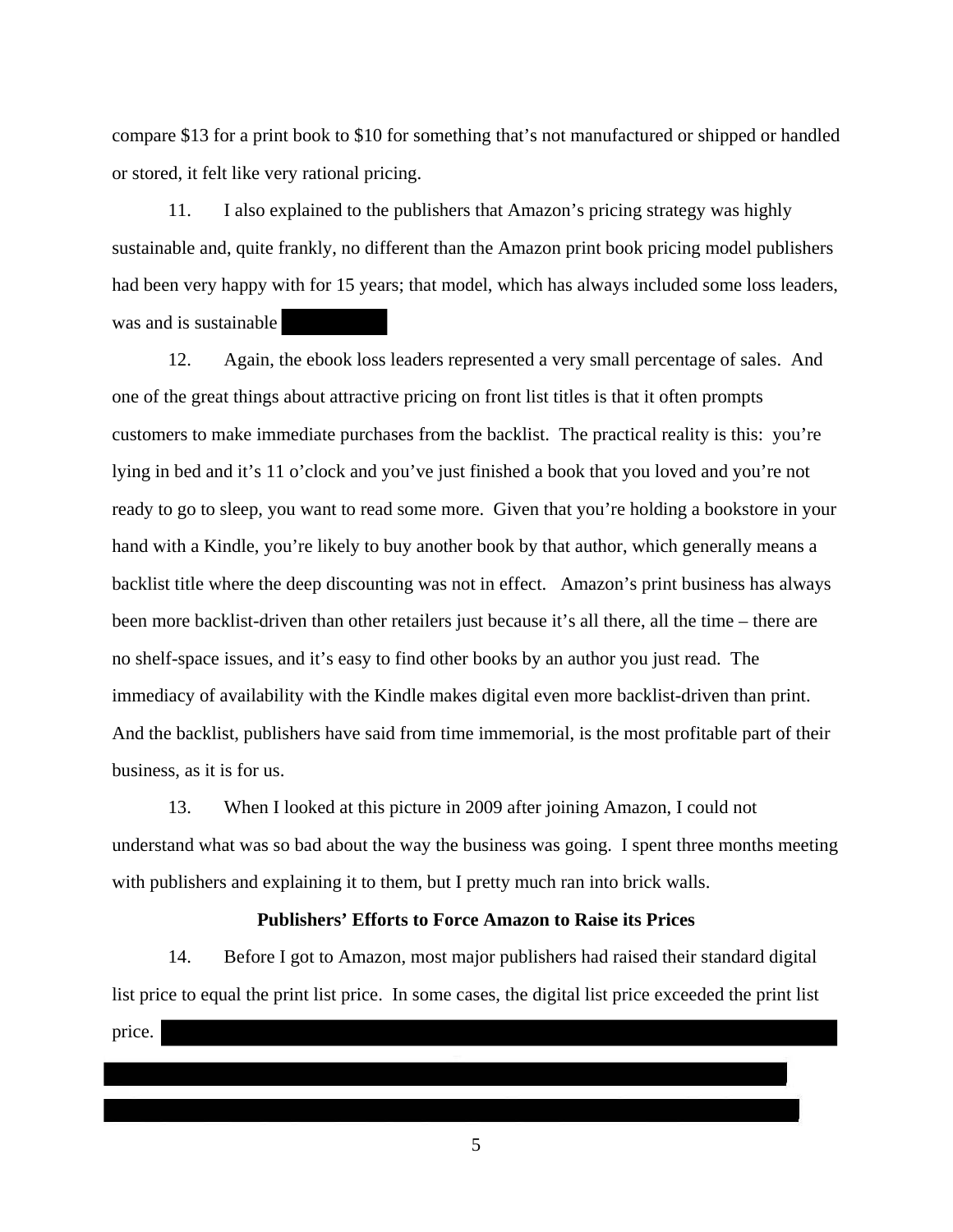15. During my visits with publishers at that time, several told me that they were surprised we had not moved off of our \$9.99 price point after they had raised the list prices. There were two major reasons why we didn't change our pricing in response to the publishers' move. First, we'd made a customer promise that they were going to be able to buy most *New York Times* bestsellers and new releases at \$9.99 and customer trust is something Amazon is deeply committed to.

16. Not long after I arrived at Amazon, publishers began to float the idea of delaying the digital edition of certain titles, a practice known as "windowing." This was not a customerfriendly move, and I told the publishers that. Customers have an expectation that they should be able to read a book that's out in the market in either digital or print. One specific conversation I recall was with Carolyn Reidy, CEO of Simon & Schuster. She told me they were planning to delay the digital edition of Stephen King's upcoming book because they were going to be charging a lot for it in print and they did not want to see the Kindle version selling for \$9.99. (AMZN-MDL-0160650 – 651) I pointed out to her that on a book like that, a significant portion of sales would be at warehouse clubs, who would be selling it at a deep discount. Other publishers also did selective windowing, including Hachette (Ted Kennedy's autobiography), and HarperCollins (Sarah Palin's memoir).

17. On several occasions, we showed the publishers statistics regarding their top authors and how sales of the print books hadn't changed at all since the introduction of digital and that they were just losing revenue by not making the books available digitally.

18. In December, the publishers got much more aggressive about windowing. On December 3, 2009, I met with Arnaud Nourry, Global CEO of Hachette Book Group, over breakfast in New York. During that meeting, he asked me if we were firm on pricing bestsellers at \$9.99 and said that this was a big problem "for us." He went on to say that even an increase of a dollar or two in our pricing would solve the problem, and that if I was worried about my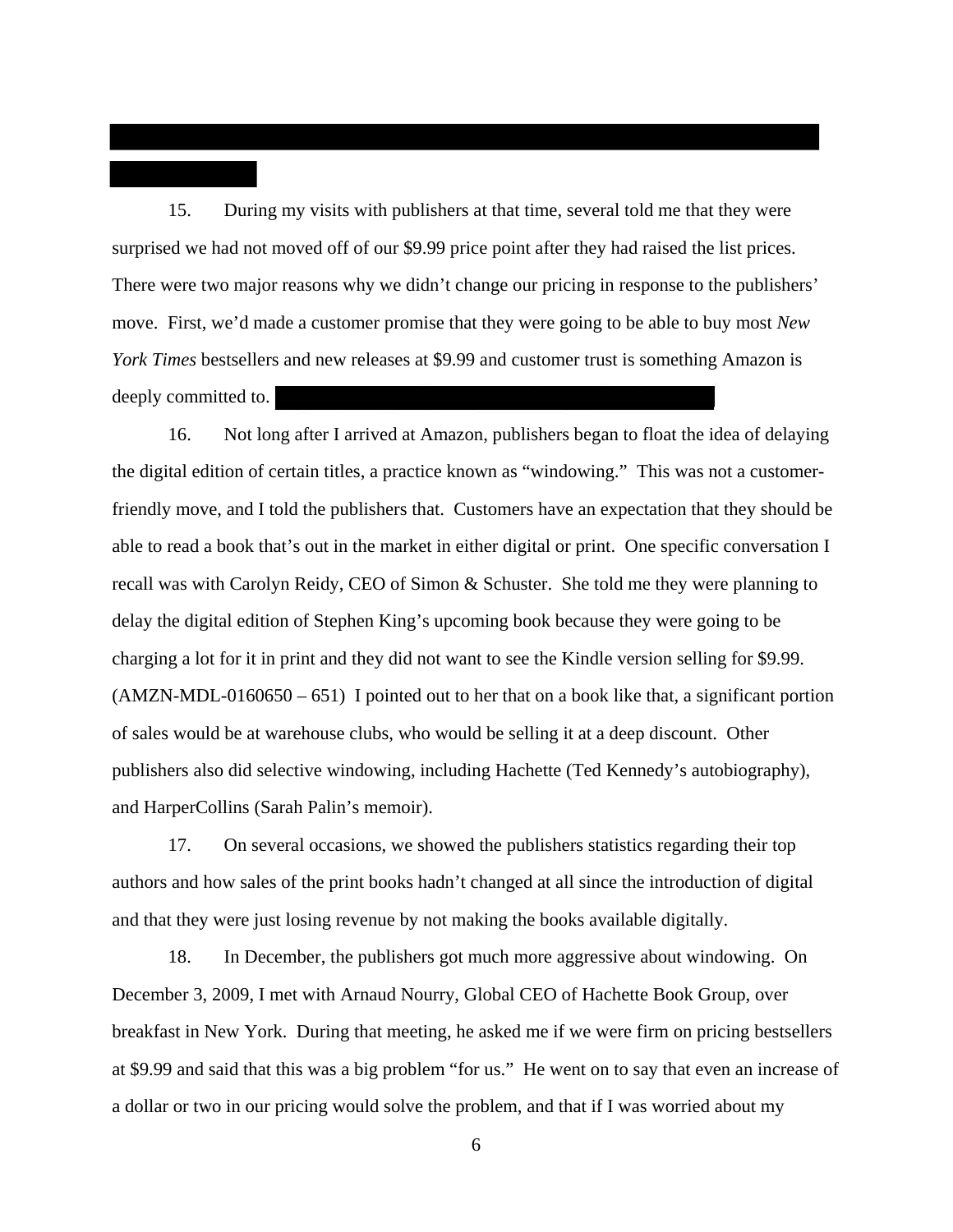competitors, I shouldn't be because he had spoken with other retailers who had said they would be "fine" at \$11.99 or \$12.99. I responded that I could not discuss details of customer pricing with him, but that I didn't see us changing our approach. At that point he said they were having a board meeting that afternoon, and that they would make a "decision." When I meet with publishers, I try to have a pen and a small notebook to take notes of the meeting. My notes from the breakfast meeting are attached. (AMZN-TXCID-0001136)



 The next day, Arnaud wrote to me and said that the Hachette board had made a decision regarding the ebook market, and that Maja would be in touch with my team regarding details. I responded that I was surprised that Arnaud had not told me the news himself during our meeting. He replied that it would have been unfair to his board to talk with me before the meeting, but that he had "made it clear" to me that "we have a problem." (AMZN-MDL-0076118 – 119)



21. The following week, Amazon learned that Simon & Schuster, like Hachette, would also be withholding digital editions of ebooks. HarperCollins and Macmillan soon joined Hachette and Simon & Schuster. Brian Murray of HarperCollins told the *Wall Street Journal* that it would be delaying digital release of five to ten new hardcover titles for up to six months.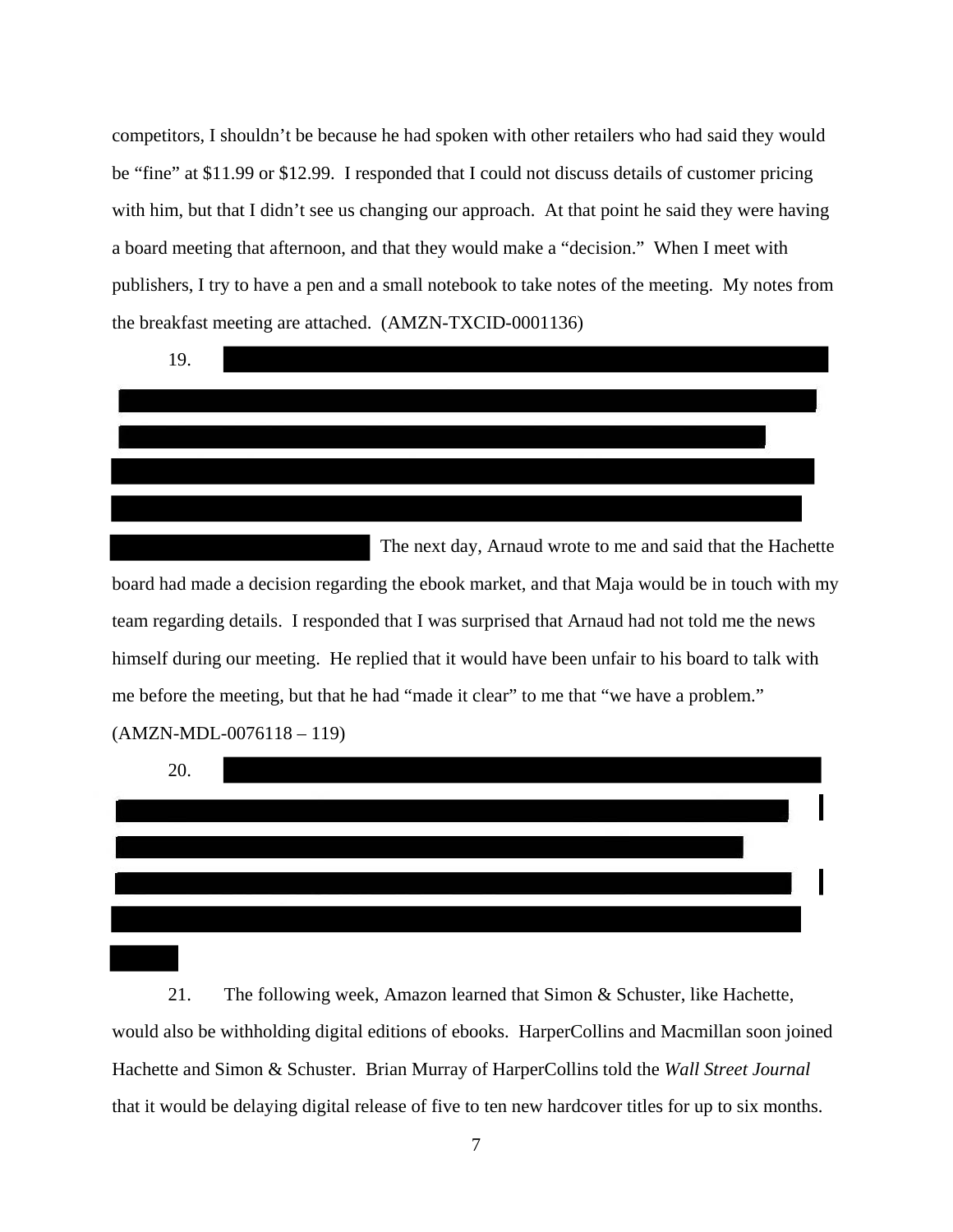Macmillan announced a similar policy, except where the ebook was enhanced and would, presumably, sell for more than \$9.99.

22. We were very concerned about the apparent coordination among the publishers, and the fact that their actions seemed designed to force Amazon to raise its prices.

 Delaying digital editions of books means lost sales during the period of time when customer interest in a book is most intense. One example of how senseless windowing was happened in early January 2010, with the book *Game Change*, by John Heilemann and Mark Halperin and published by HarperCollins. The book was a huge surprise hit and within days the physical edition was out of stock everywhere. But because HarperCollins was delaying the digital edition, customers who were hearing about the book couldn't buy it in any form. Like any media-driven business, you need to strike while the iron's hot and if you miss that white hot center of attention, you lose most of your sales potential. The digital file was ready to go; we could have had it available for sale within an hour. I talked to Brian Murray about all this and I even proposed the option of offering the ebook just until the print book was back in stock. HarperCollins refused to reconsider. (AMZN-MDL-0036668)

# **Five of the Largest Publishers Demand Agency**

23. In mid-January 2010, we started hearing that these same publishers and others were negotiating with Apple to sell ebooks under a new model, rather than under the reseller approach that had always been used for books and ebooks.

24. On January 11, 2010 Madeline Macintosh called me and told me that Apple was talking to all the publishers in great detail about their plans and that any publisher that wanted to be part of the Apple bookstore had to be on the agency model. I recall that she said that Random had made a pretty straightforward decision that agency was not in their best interest and they were worried about being the only one who would not be in the Apple store.

25. On January 18, 2010, the *Wall Street Journal* reported that HarperCollins was negotiating with Apple. That same day, my colleague Laura Porco had dinner with Madeline Macintosh, who again expressed concern that HarperCollins, Simon & Schuster and Hachette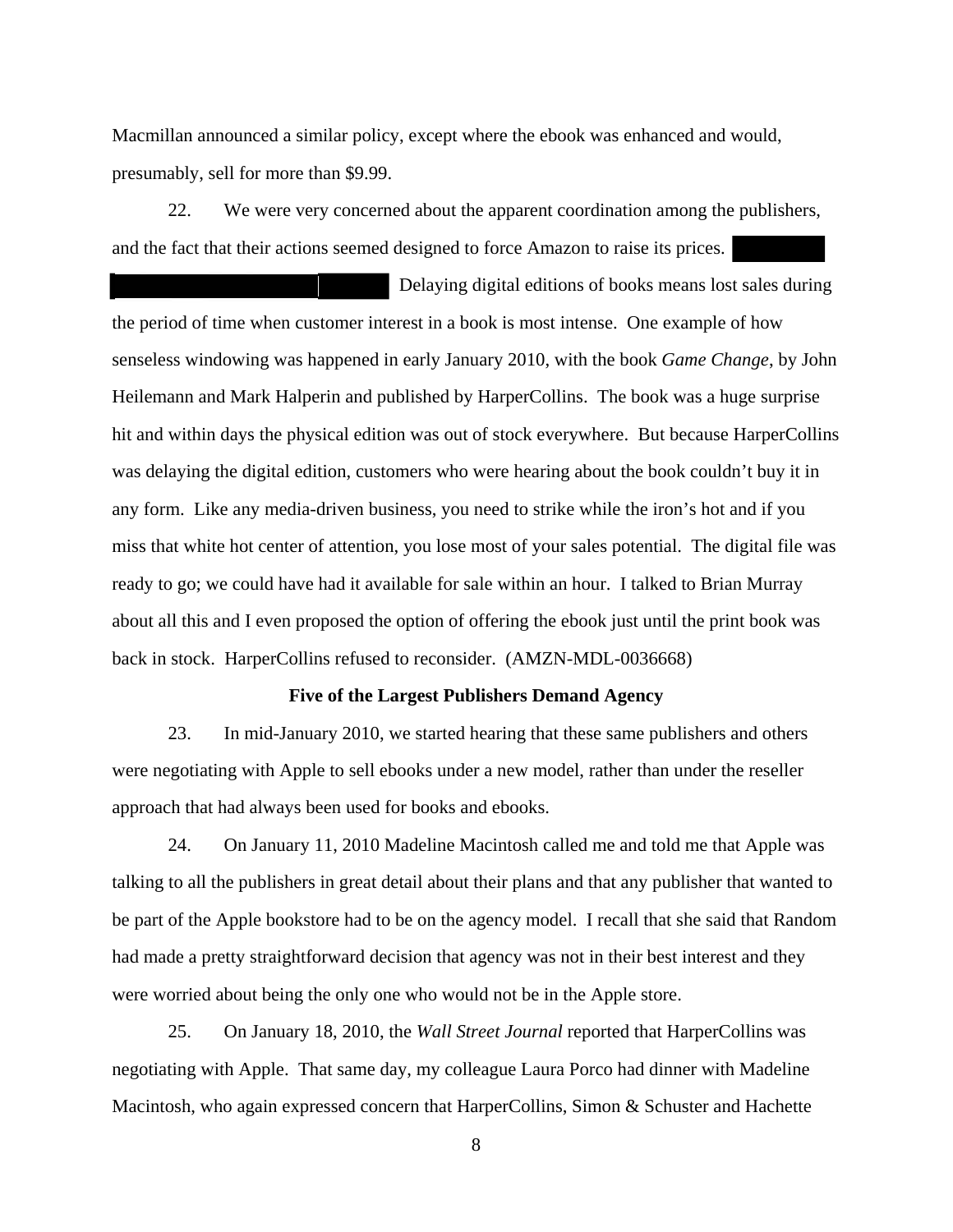were going to enter into deals with Apple that would allow them to control price and that they would release new titles on Apple only, delaying digital titles to Amazon. (AMZN-MDL-0142874; AMZN-MDL-0160969 – 971)

26. I also received an email on the 18<sup>th</sup> from Michael Cader, of *Publishers Lunch*, asking if I'd heard about the new "Apple-and-beyond ebook selling model" and whether we had decided what to do about it. This message surprised me because while I know Cader, I don't recall any email communications with him prior to that one. (AMZN-MDL-0077424)

27. Over the next few days, we heard from HarperCollins, Simon & Schuster, Hachette, and Macmillan that they were planning to move to an agency model. The following week, immediately after the iPad announcement, Penguin told us they were also moving to agency. The next day, January 28, John Sargent came to Amazon and told us we could either move to agency with Macmillan, or stay reseller but not be allowed to sell any of their new releases until the books were seven months old. (AMZN-MDL-0161084 – 087, AMZN-MDL-0161098 - 103).

28. As it turned out, this was not ultimately a choice he was able to offer. Macmillan basically made it clear that it was really either agency or no ebooks at all, and the other four publishers did, too. Having no ebooks from these five publishers in the Kindle store was simply not an option for us. We could not do without titles from five of the largest publishers because we are primarily a content business.

29. When we realized we had no choice but to move to agency with these five publishers, we wanted to be sure that we were not going to be disadvantaged vis-à-vis customers. We had enough evidence, including public statements from the publishers, that they were looking specifically to slow us down, so the notion that they might give other retailers more favorable pricing or withhold selection from us wasn't far-fetched. So we insisted on various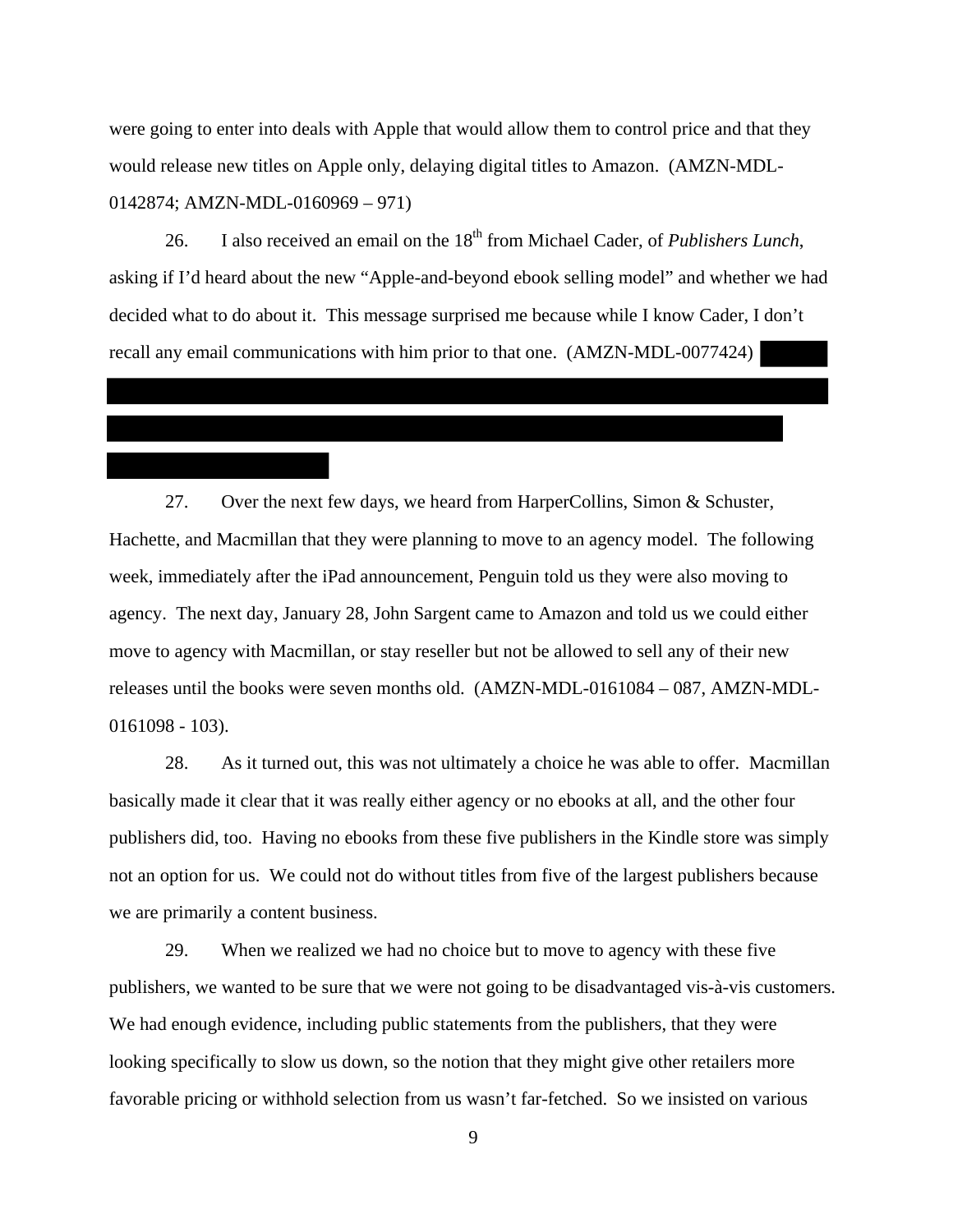parity provisions regarding price and selection, which meant that publishers couldn't raise agency prices for Amazon's platform or deny content to Amazon that was available on another agent's platform.

30. Given Macmillan's ultimatum, they were the first publisher we negotiated with. But the only reason we negotiated with them at all was because it had become clear by then that all five of the publishers were making this move at the same time and there was no way we could fight them all together.

31. We understood the basic concept of agency, but the devil is in the details and there were a lot of details to work through, so we had to feel our way through the first negotiation, focusing on Macmillan. It was five straight days of nothing but the Macmillan negotiation, though as soon as the other publishers knew we were negotiating, they started calling to ask when we could start negotiating with them. We told them we couldn't discuss it yet and focused on the Macmillan deal.

32. Once we finalized the Macmillan agreement, we had to immediately start the process with the other four because they had set deadlines that were in the very near future. We spent the next few weeks doing nothing but negotiating these contracts with the publishers, often having multiple very long conversations a day, each with a different publisher. It went on like that until the Hachette, Simon & Schuster and HarperCollins contracts were signed.

33. Penguin's negotiation was put aside because there was a clause in their reseller contract that was still active that said that they needed to keep supplying us with ebooks. They agreed that they couldn't pull anything they had already given us, but they refused to give us anything new. So once we finished with the others, we had to turn to Penguin. (AMZN-MDL- $0160900 - 901$ 

34. It was clear throughout the negotiation process that the publishers were talking to each other about their discussions with us. We would make a concession on an important deal point and have it come back to us from another publisher asking for the same thing or proposing similar language. In one instance in late March, Tim McCall, of Penguin, left me a voicemail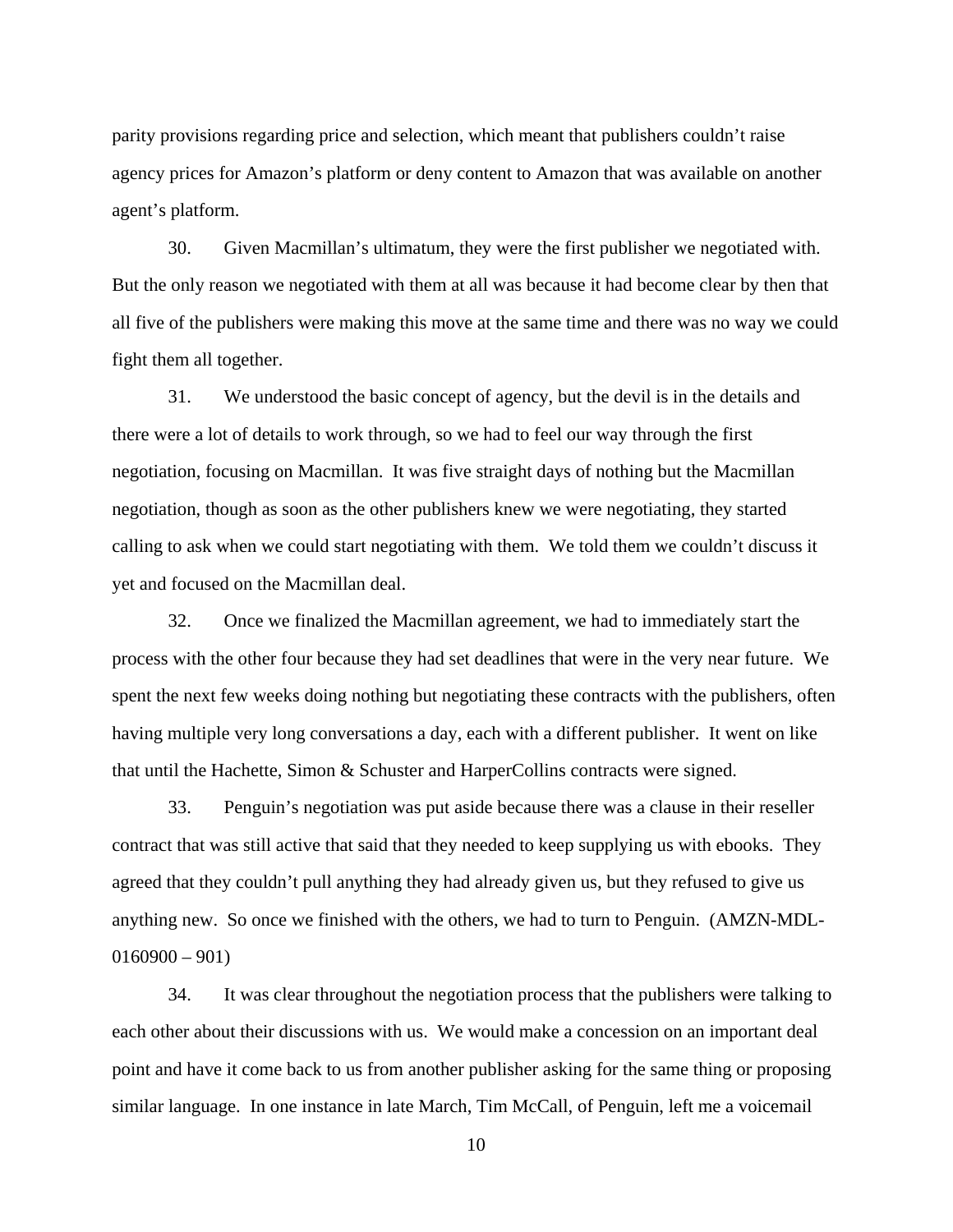saying that they were "hearing through the grapevine that you guys are maybe coming to some agreements that are less than three years . . . maybe you're moving off of that." (AMZN-MDL-0034517) In addition to being improper, this was irritating and made negotiations from our standpoint much more complex, because we knew if we gave on one point with one publisher, the others would all know about it.

#### **Pricing In the Agency World**

35. We strongly resisted moving to agency and would not have done so but for these publishers insisting on it simultaneously. At Amazon, we're focused on the customer experience first and foremost – build a great customer experience, and customers will respond to it by engaging in your service. And our strong feeling was that customers would not be benefited by a move to an agency model. Not only would they pay higher prices, but the publishers simply weren't equipped to price efficiently. They had not hired any staff or done any other work to be prepared to handle consumer pricing for thousands of books in a digital environment, where pricing should be dynamic.

36. During the agency negotiations in 2010, I asked the publishers what they had done to prepare to take on responsibility for retail pricing. Next to acquiring the book, how you price and promote it is the most important thing in determining a book's success. Publishers were not prepared for this complexity. They were used to setting an initial list price, then weeks later deciding whether to change the list price on their next reprint, and then thinking about it again in two months' time when their inventory had run out. But online pricing to consumers is dynamic – particularly with ebooks. So I asked them who they had hired with expertise in developing digital pricing strategies, and what developers they had hired to write the algorithms to decide day to day where they should be pricing particular titles. The response I got was shocking: "We'll get to it." As it turned out, our fears were justified.

## **Efforts to Show the Negative Effects of Agency Pricing**

37. As expected, after the agency agreements were in place, many agency ebook prices went up. We presented data to the agency publishers at every business review showing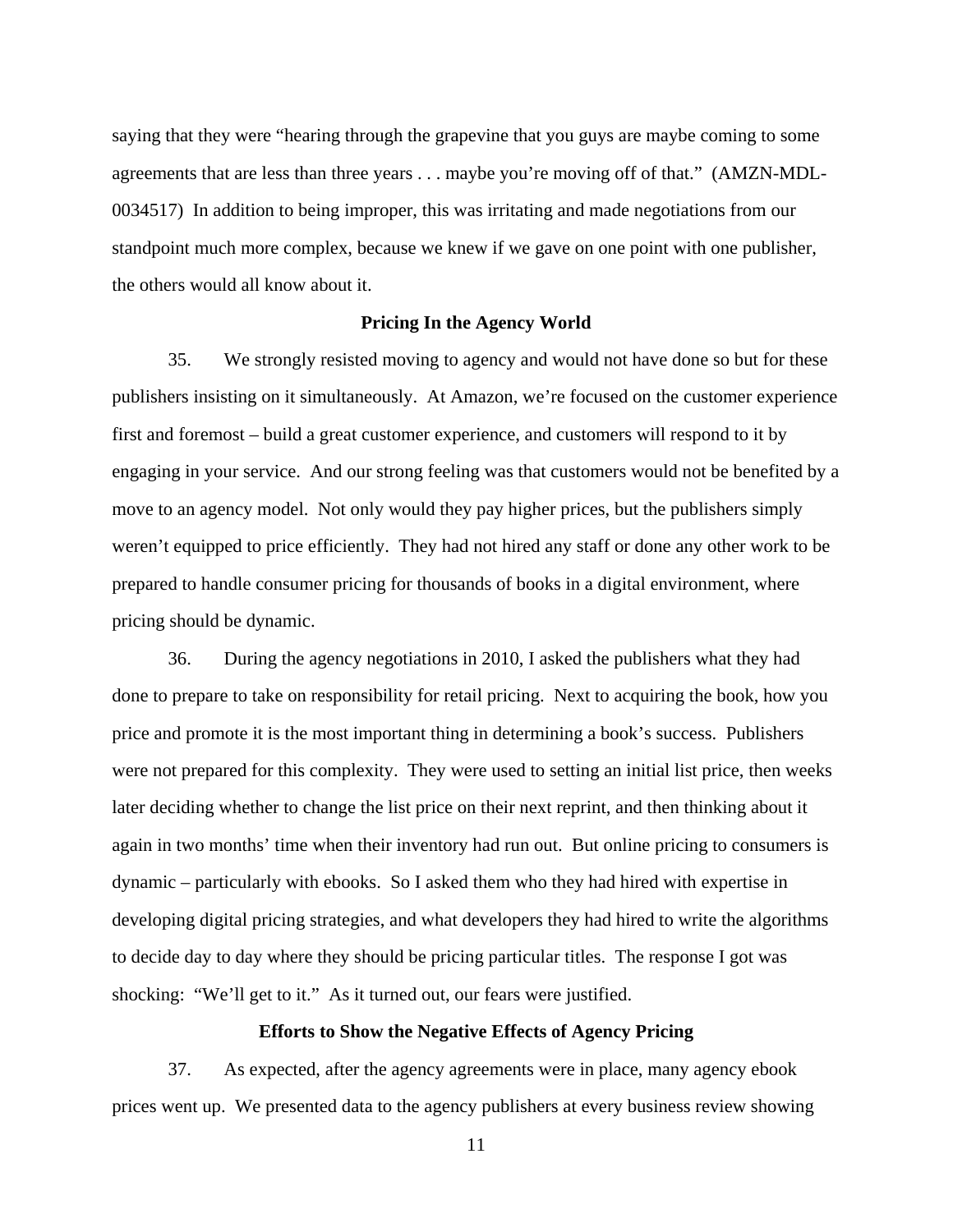them how their pricing benchmarked against reseller customer pricing. We showed them slides on their growth rates and how their pricing related to that. The data was very clear – the agency publishers' growth rate was significantly diminished versus reseller publishers. Penguin, whose pricing was far above everybody else, showed growth that was slow even compared to their agency compatriots. (AMZN-DOJ-000466 – 483; AMZN-DOJ-000417 – 420)

38. By these presentations, we were trying to convince the publishers that their approach to agency pricing wasn't in their own best interest, much less in the best interest of consumers. With a print book, you've got to manufacture and ship physical books, so there is a real marginal cost to distributing another unit – you're making pricing decisions based on print runs – how you can get your print cost down enough to justify the print run, how long you'll have to keep it in inventory, etc., etc. But with digital books, once you've done the editorial work and an ebook file exists and the cover's done, the marginal cost of manufacturing and distributing the next unit is zero. So it's clear to us that in a digital world you want to price to maximize overall revenue. Based on the growth numbers we were seeing, the agency publishers clearly weren't doing that, and we showed them the numbers.

39. Some of the publishers dismissed our data, arguing that the advantages enjoyed by the reseller publishers, especially Random House, could all be attributed to Amazon's focus post-agency on promoting reseller titles. But that wasn't accurate. We were promoting value to the customer, as we had done pre-agency. We didn't feel a \$14.99 ebook was a good value to the customer so we weren't going to promote that book. Had any agency publisher dropped its \$14.99 book to \$9.99, we'd have been happy to promote it. That business decision was not based on the agency model, but on what value was presented to the customer. Second, and more importantly, the publishers' argument only holds on frontlist books. We promote the backlist by showing customers things they might be interested in based on the books and authors they've read. Our systems do that very well and none of that changed with agency, so on backlist books, which are the vast majority of ebook sales through Amazon, the argument is specious because the books showing up in those algorithms were showing up regardless of price or business